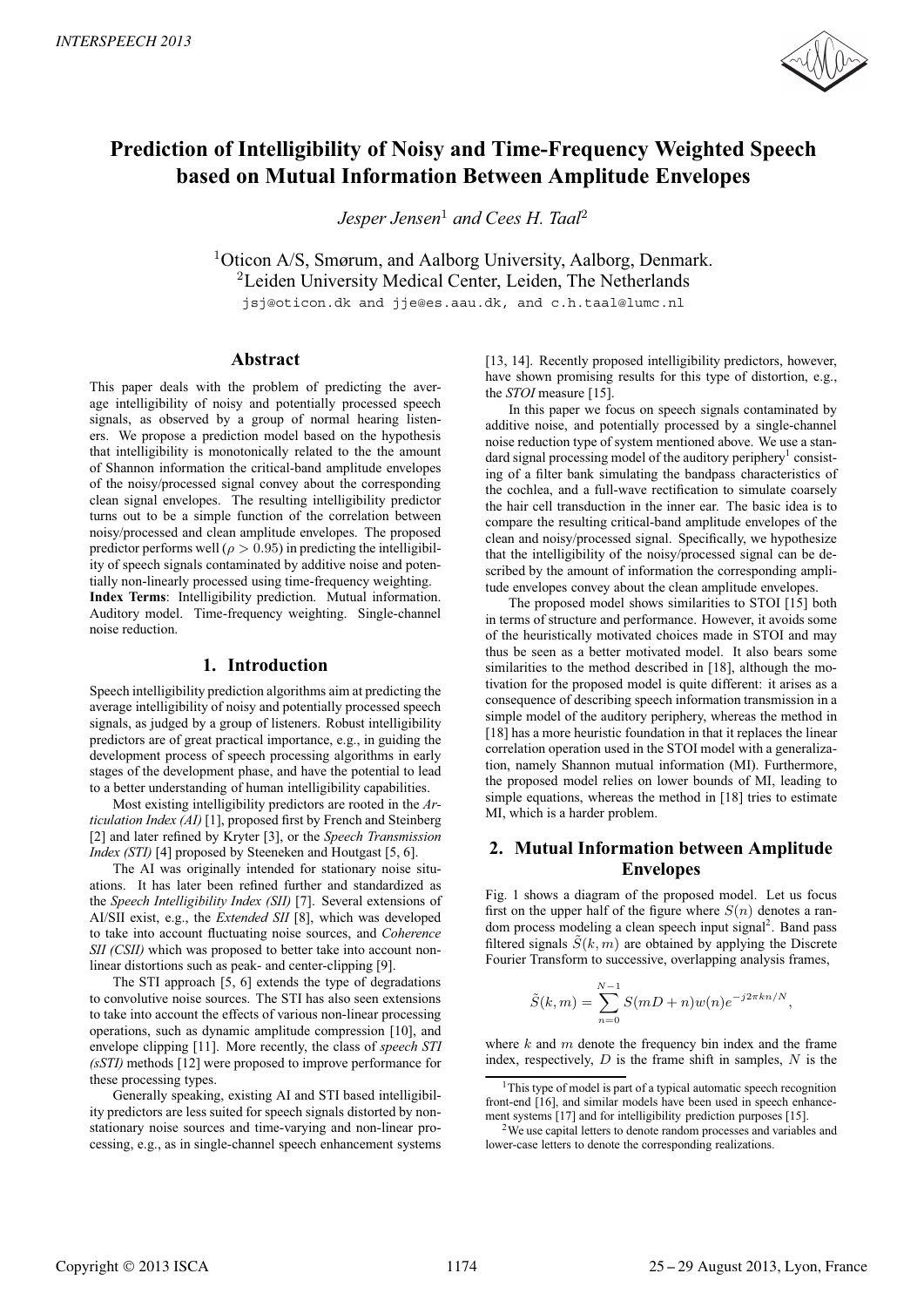

Figure 1: Intelligibility of  $X(n)$  is estimated as the average information present in the amplitude envelopes  $X_i(m)$  about the clean amplitude envelopes  $S_i(m)$ .

frame length in samples, and  $w(n)$  is an analysis window.

A one-third octave band analysis is performed by grouping the DFT bins, resulting in clean critical-band amplitudes

$$
S_i(m) = \sqrt{\sum_{k \in CB_i} |\tilde{S}(k, m)|^2},
$$
 (1)

where  $CB_i$  is the frequency index set representing the *i*th onethird octave band,  $i = 1, \ldots, L$ . The upper Voice Activity Detection (VAD) block in Fig. 1 identifies signal frames of  $S(n)$ with speech activity; the corresponding frame index set is denoted by  $Z_s$ . Finally, let M be the number of frames in a given speech sentence, and form random super vectors by stacking critical-band spectra

$$
S = [S_1(1)S_2(1) \cdots S_L(1)S_1(2) \cdots S_L(M)]^T.
$$

The noisy and potentially processed signal  $X(n)$ , bandpass filtered signals  $\tilde{X}(k,m)$ , critical-band amplitudes  $X_i(m)$ , and corresponding super vector  $X$  are found in an analogous way.

We are interested in the average MI (to be defined exactly below) between clean and noisy/processed amplitude envelopes, i.e.,  $\frac{1}{L|Z_s|} I(\mathcal{S}; \mathcal{X})$ , where  $|\cdot|$  denotes set cardinality, and  $L|Z_s|$  estimates the number of clean speech-active criticalband amplitudes. Let us assume that the frame length  $N$  is large compared to the correlation time of the signals in question such that the entries in each super vector are statistically independent [19, 20]. Then  $I(S; \mathcal{X})$  decomposes into a sum of MI  $I(S_i(m); X_i(m))$  terms

$$
\frac{1}{L|Z_s|}I(\mathcal{S};\mathcal{X}) = \frac{1}{L|Z_s|} \sum_{m \in Z_s \cap Z_x} \sum_{i=1}^L I(S_i(m); X_i(m)).
$$

The equation follows because summation over the frame index set  $m = Z_s \cap Z_x$ , where both signals  $S(n)$  and  $X(n)$  are speech active, excludes  $I(S_i(m); X_i(m))$  terms which are all zero.

For notational convenience, we skip the subband and frame index where possible, and replace  $S_i(m)$  and  $X_i(m)$  by S and  $X$ , respectively. The MI  $I(S; X)$  between clean and noisy/processed critical-band amplitudes is given by [21]

$$
I(S;X) = h(S) - h(S|X) \quad [nats], \tag{2}
$$

where the differential entropy of  $S$  is

$$
h(S) = \int_{S} f_S(s) \ln f_S(s) ds,
$$

and the conditional differential entropy  $h(S|X)$  is

$$
h(S|X) = \int_X \int_S f_{S,X}(s,x) \ln f_{S|x}(s|x) ds dx.
$$
 (3)

# **3. Upper Bound on** h(S|X)

Estimating  $I(S; X)$  in Eq. (2) from limited data with timevarying statistics is hard. Instead, we lower bound the MI  $I(S; X)$ ; this turns out to require only second-order statistics of  $f_{S,X}(s, x)$ . To do so, we upper bound the conditional entropy  $h(S|X)$  in Eq. (2), see [22] for another application of this procedure.

Let  $E_X(\cdot)$  denote expectation with respect to the random variable X, and let  $\mu_{S|x} = \int_y y f_{S|x}(y|x) dy$  and  $\sigma_{S|x}^2 =$  $\int_y (y - \mu_{S|x})^2 f_{S|x}(y|x) dy$  denote the mean and variance, respectively, of the random variable distributed according to the conditional probability density function  $f_{S|x}(s|x)$ . Then, from Eq. (3) it follows that

$$
h(S|X) = -\int_x f_X(x) \int_s f_{S|x}(s|x) \ln f_{S|x}(s|x) ds dx
$$
  
\n
$$
\leq E_X \left(\frac{1}{2} \ln 2\pi e \sigma_{S|x}^2\right)
$$
  
\n
$$
\leq \frac{1}{2} \ln 2\pi e E_X \left(\sigma_{S|x}^2\right).
$$
\n(4)

The first inequality holds because the maximum entropy pdf for a random variable Y with a given variance  $\sigma_Y^2$  is the Gaussian pdf, which has a differential entropy of  $h(Y) = \frac{1}{2} \ln 2\pi e \sigma_Y^2$ . The second inequality follows from Jensen's inequality [21, Thm.2.6.2] and the fact that  $ln(·)$  is concave.

How should we interpret  $\sigma_{S|x}^2$ ? Recall that the conditional mean  $\mu_{S|x}$  is equal to the minimum mean-square error (mmse) estimator  $\hat{s}_{mmse}(x)$  of the clean random variable S upon observing the noisy and/or processed realization  $x$  [23]. Then,

$$
\sigma_{S|x}^2 = \int_{y\geq 0} (y - \hat{s}_{mmse}(x))^2 f_{S|x}(y|x) dy
$$
  
\n
$$
\triangleq D_{mmse}(x).
$$
\n(5)

So,  $\sigma_{S|x}^2 \triangleq D_{mmse}(x)$  is simply the mean-square error (mse) resulting from estimating  $S$  upon observing  $x$ , using an mmse estimator. Let  $D_{mmse}$  denote  $D_{mmse}(x)$  averaged across all realizations of the noisy/processed critical-band amplitude  $x$ ,

$$
D_{mmse} = \int_{x \ge 0} f_X(x) D_{mmse}(x) dx.
$$
 (6)

Inserting Eq.  $(5)$  in Eq.  $(4)$  and using Eq.  $(6)$ , we arrive at

$$
h_{mmse}(S|X) \triangleq \frac{1}{2} \ln 2\pi e D_{mmse}
$$
  
\n
$$
\geq h(S|X).
$$
 (7)

Evaluating the upper bound  $h_{mmse}(S|X)$  via  $D_{mmse}$  in Eq. (7) may be difficult, since the pdf  $f_{S,X}(s, x)$  is generally unknown. Instead we form a looser upper bound by replacing the mmse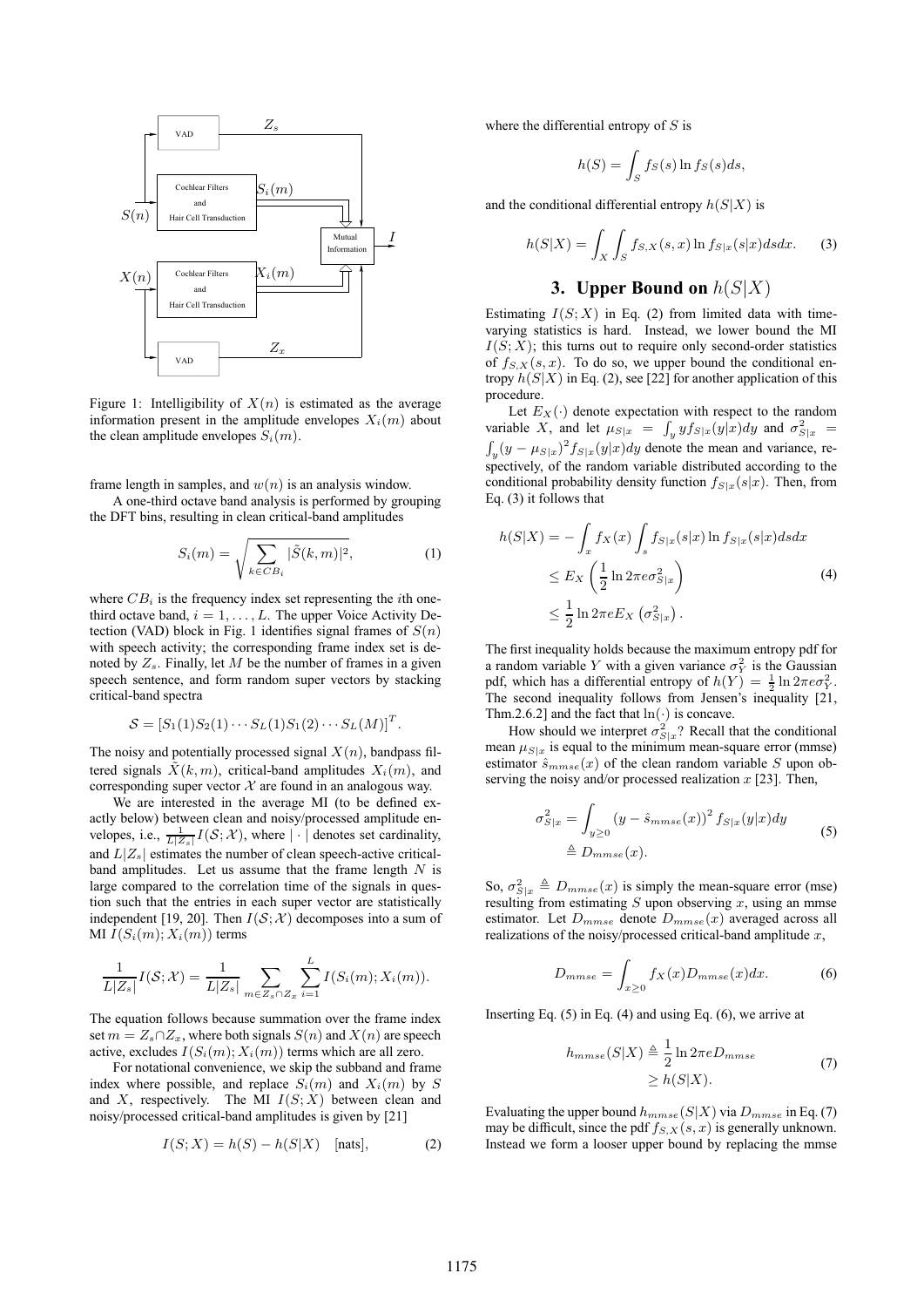estimator  $\hat{s}_{mmse}(x) = E(S|x)$  with the *linear* mmse estimator  $\hat{s}_{lmmse}(x)$ . This results in an mse of

$$
D_{lmmse}(x) = \int_{y \ge 0} (y - \hat{s}_{lmmse}(x))^2 f_{S|x}(y|x) dy
$$
  
\n
$$
\ge D_{mmse}(x),
$$

with equality for jointly Gaussian  $(S, X)$ . Furthermore

$$
D_{lmmse} \triangleq \int_{x \geq 0} f_X(x) D_{lmmse}(x) dx
$$
  
 
$$
\geq D_{mmse}.
$$

It follows that a looser upper bound on  $h(S|X)$  based on linear mmse estimators is given by

$$
h_{lmmse}(S|X) \triangleq \frac{1}{2} \ln 2\pi e D_{lmmse}
$$
  
 
$$
\geq h_{mmse}(S|X).
$$

The quantity  $D_{lmmse}$  is a function of second-order statistics, rather than the joint pdf  $f_{S,X}(s,x)$ : let  $\mu_S = E_S(S)$  and  $\mu_X = E_X(X)$  denote expected values of S and X, respectively, and let  $r_{SX} = E_{S,X}(SX)$ ,  $\sigma_S^2 = E_S(S^2) - \mu_S^2$  and  $\sigma_X^2 = E_X(X^2) - \mu_X^2$  denote the cross-correlation between S and  $X$ , the variance of  $S$ , and the variance of  $X$ , respectively. Finally, let  $\rho_{SX} = \frac{r_{SX} - \mu_S \mu_X}{\sqrt{\sigma_S^2 \sigma_X^2}}$  denote the linear correlation coefficient between S and  $X$ . It can be shown that the linear mmse (lmmse) is given by

$$
D_{lmmse} = \sigma_S^2 \left( 1 - \rho_{SX}^2 \right). \tag{8}
$$

With the derived upper bounds on  $h(S|X)$  we have the following lower bound on  $I(S; X)$ ,

$$
I_{lmmse}(S; X) \le I(S; X),\tag{9}
$$

where

$$
I_{lmmse}(S; X) \triangleq \max\left\{h(S) - h_{lmmse}(S|X), 0\right\}.
$$
 (10)

### **4. Differential Entropy** h(S)

The MI lower bound in Eq. (9) depends on the differential entropy  $h(S)$  of the clean speech critical-band amplitudes. To derive an expression for  $h(S)$ , note that when the frame length  $N$  is large compared to the correlation time of the clean signal  $S(n)$ , then the real and imaginary parts of the DFT coefficients  $\tilde{S}(k,m)$  can be considered independent zero-mean Gaussian variables [19, 20]. Assuming further that the DFT coefficients within the same critical band  $\tilde{S}(k,m)$ ,  $k \in CB_i$  are identically distributed (i.e., the power spectral density is constant), then  $S_i(m)$  given in Eq. (1) follows a (scaled) chi-distribution with  $k' = 2|CB_i|$  degrees of freedom.

It can be shown that the differential entropy of the corresponding critical-band amplitude is

$$
h(S) = h(Z) - \frac{1}{2} \ln \sigma_Z^2 + \frac{1}{2} \ln \sigma_S^2.
$$
 (11)

Thus, the differential entropy  $h(S)$  is a simple function of the variance  $\sigma_S^2$  of the critical-band amplitudes, because the two first terms in Eq. (11) are functions only of the number of degrees of freedom  $k'$  and can therefore be computed offline.

Inserting Eq.  $(11)$  in Eq.  $(10)$ , we find

$$
I_{lmmse}(S; X) = \max\left(c' + \frac{1}{2}\ln(1 - \rho_{SX}^2)^{-1}, 0\right), \quad (12)
$$

where  $c' = h(Z) - \frac{1}{2} \ln \sigma_Z^2 - \frac{1}{2} \ln 2\pi e$  is a signal-independent constant (but which depends on  $k'$ ).

### **5. Implementation**

Signals are resampled to a sampling frequency of 10 kHz, divided into frames of length  $N = 256$  samples, and a Hann analysis window  $w(n)$  is applied. The frame shift is  $D = N/2$ 128 samples, and a DFT order of  $N = 256$  is used. DFT coefficients are grouped into  $L = 15$  third-order octave bands, with a center frequency of the lowest band of 150 Hz, and the center frequency of the highest band set to approximately 4.3 kHz, see [15]. The VADs in Fig. 1 identify signal frames with energy no less than  $\Delta_E$  dB of the signal frame with maximum energy.

Let  $\bar{S}_i(m)$  and  $\bar{X}_i(m)$  denote critical-band amplitudes with frame indices  $m \in Z_s \cap Z_x$ . The first- and second-order moments needed to evaluate  $I(\bar{S}_i(m), \bar{X}_i(m))$  via Eqs. (12) and Eq. (8) are estimated using first-order recursive smoothing, i.e.,

$$
\hat{r}_{S_i X_i}(m+1) = \alpha \hat{r}_{S_i X_i}(m) + (1-\alpha) \bar{S}_i(m+1) \bar{X}_i(m+1),
$$

and similarly for the other moments.

Let  $\hat{I}(S_i(m); X_i(m))$  denote the estimate of  $I_{lmmse}(S_i(m); X_i(m))$  obtained by replacing expected values by recursively estimated moments. The average per sentence MI is finally computed as

$$
\tilde{I}(\mathcal{S}; \mathcal{X}) = \frac{1}{L|Z_s|} \times \sum_{m \in Z_x \cap Z_s} \sum_{i=1}^L \min\left(\hat{I}(S_i(m); X_i(m)), I_{max}\right),
$$

where the upper limit  $I_{max}$  takes into account that at a sufficiently high SNR, generally speaking, a signal is perfectly intelligible, and increasing the SNR further cannot increase intelligibility.

The values of the three parameters,  $\alpha$ ,  $\Delta_E$ , and  $I_{max}$  are summarized in Table 1. The value of  $\alpha = 0.95$  corresponds to a time constant of 250 ms. This is in the same range as for STOI [15] where statistics were computed across time spans of roughly 400 ms. The value of  $I_{max} = 0.2$  nats was determined heuristically. Intelligibility prediction performance appears to be insensitive to the exact values of any of these parameters.

#### **6. Simulation Results**

We evaluate the proposed intelligibility predictor using noisy speech signals processed with different time-frequency weighting strategies.

#### **6.1. Signals and Processing Conditions**

#### *6.1.1. Additive Noise*

The first set of signals is from the study described by Kjems et. al. in [24]. Speech signals from the Dantale II sentence test [25] are contaminated by four different additive noise sources: stationary speech-shaped noise, car cabin noise, bottle hall noise, and two-talker babble noise. While the first two noise sources are essentially stationary, the last two are highly non-stationary. Noisy test signals were generated with SNRs from -20 dB to 5 dB in steps of 2.5 dB, and the intelligibility was evaluated

| meter<br>۲я |  | $_{max}$ |
|-------------|--|----------|
|             |  |          |

Table 1: Parameter values in proposed model.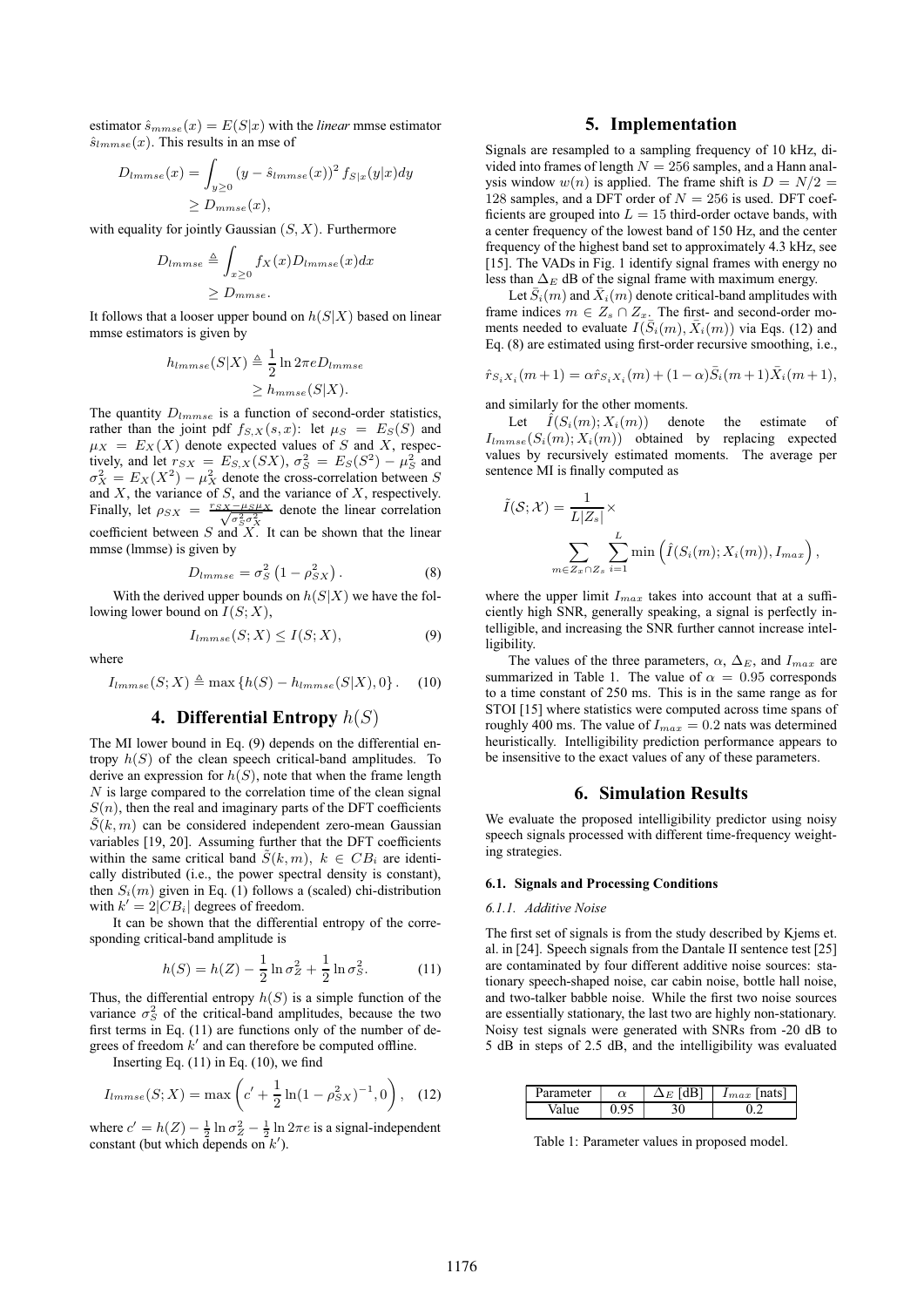by 15 normal-hearing subjects. The test included a total of 44 different test conditions. For details we refer to [24].

#### *6.1.2. Ideal Binary Mask Signals*

In a second experiment, Kjems [24] processed the noisy signals from above using the technique of ideal time-frequency segregation (ITFS) [26], and measured the intelligibility of the resulting signals for different versions of the ITFS processing. For each of the four noise types, three different SNRs were used: two SNRs were selected corresponding to the 20% and 50% speech reception threshold<sup>3</sup>, while the third SNR was fixed at -60 dB. As above, 15 subjects participated. The test encompassed a total of 168 test conditions.

#### **6.2. Per Sentence Mutual Information vs Intelligibility**

In order to estimate *absolute* intelligibility, e.g. the proportion of correctly identified words in an intelligibility test, a mapping is needed between the outcome of the intelligibility predictor, and the true underlying intelligibility. This mapping is a function of many factors, including the noise type, the test type, the processing applied to the noisy signal, the redundancy of the speech material, and, obviously, the intelligibility predictor. As in [27, 15], we use a mapping which is a logistic function of the outcome  $\tilde{I}$  of the intelligibility predictor

$$
f(\tilde{I}) = \frac{1}{1 + \exp(a\tilde{I} + b)},
$$

where  $a, b \in \Re$  are test specific model parameters, which are estimated to fit the intelligibility data.

For numerical performance evaluation of intelligibility predictors, we use the linear correlation coefficient  $\rho$  between average intelligibility scores obtained through listening tests, and the outcomes of the intelligibility predictors, and the root meansquare prediction error  $\sigma$  [15]. Let  $\tilde{I}_k$  denote the intelligibility prediction for the kth processing condition, and let  $SI_k$  denote the average across listeners in the corresponding intelligibility test. Furthermore, let  $\mu_{f(\tilde{I})}$ , and  $\mu_{SI}$  denote the averages of  $f(\tilde{I}_k)$  and  $SI_k$ , respectively, across listening test conditions, and let  $K$  denote the number of test conditions. The linear correlation coefficient is then defined as

$$
\rho = \frac{\sum_{k} (f(\tilde{I}_{k}) - \mu_{f(\tilde{I})}) (SI_{k} - \mu_{SI})}{\sqrt{\sum_{k} (f(\tilde{I}_{k}) - \mu_{f(\tilde{I})})^{2} \sum_{k} (SI_{k} - \mu_{SI})^{2}}},
$$

and the root mean-square prediction error  $\sigma$  is defined as

$$
\sigma = \sqrt{\frac{1}{K} \sum_{k} (f(\tilde{I}_{k}) - SI_{k})^{2}}.
$$

Finally, cross-validated values  $\bar{\rho}$  and  $\bar{\sigma}$  are computed using *n*fold  $(n = 4)$  cross-validation. Specifically, for each data set, the set is randomly divided into  $n = 4$  equal size subsets, the free parameters a, b in the logistic function are fitted to the  $n-1$ subsets, after which  $\rho$  and  $\sigma$  are computed based on the remaining subset. This procedure is repeated for each subset, and the averages,  $\bar{\rho}$  and  $\bar{\sigma}$ , of the resulting  $\rho$  and  $\sigma$  values are computed.

| Method Name      | Remarks                                                |  |  |  |
|------------------|--------------------------------------------------------|--|--|--|
| $STOI$ [15]      | The short-time objective intelligibility               |  |  |  |
|                  | measure (STOI).                                        |  |  |  |
| $CSII-MID$ [9]   | The mid-level coherence SII.                           |  |  |  |
| $CSII-BIF$ [28]  | The coherence SII with<br>signal-                      |  |  |  |
|                  | dependent band importance functions                    |  |  |  |
|                  | (named CSII <sub>mid</sub> , $W_4$ , $p = 1$ in [28]). |  |  |  |
| $STI-NCM$ [12]   | The normalized covariance speech trans-                |  |  |  |
|                  | mission index.                                         |  |  |  |
| <b>NSEC</b> [29] | The normalized subband envelope corre-                 |  |  |  |
|                  | lation method.                                         |  |  |  |

Table 2: Intelligibility predictors for comparison. .

#### **6.3. Comparison to Other Intelligibility Predictors**

We compare the performance of the proposed intelligibility predictor, which will be abbreviated *SIMI* (Speech Intelligibility prediction based on Mutual Information), to several methods from the literature, see Table 2.

Table 3 summarizes the intelligibility prediction performance in terms of  $\bar{\rho}$  and  $\bar{\sigma}$ . For additive noise all intelligibility predictors work well ( $\bar{\rho} > 0.93$ ). For the ITFS processed signals, *SIMI* and *STOI* work well, resulting in  $\bar{\rho} > 0.95$  and  $\bar{\sigma}$  < 9.0, while NSEC shows reasonable performance. The remaining methods fail in this situation. The results of Table 3 are in general agreement with the results reported in [30, 15].

| <b>Test</b>     | Add.Noise |                | ITFS Proc. |          |
|-----------------|-----------|----------------|------------|----------|
|                 |           | $\bar{\sigma}$ |            | $\sigma$ |
| SIMI            | 0.975     | 8.95           | 0.957      | 8.49     |
| <b>STOI</b>     | 0.969     | 9.45           | 0.966      | 8.20     |
| <b>CSII-MID</b> | 0.943     | 12.72          | 0.352      | 27.45    |
| $CSII-BIF$      | 0.978     | 7.95           | 0.517      | 25.73    |
| <i>STI-NCM</i>  | 0.934     | 13.41          | 0.613      | 20.56    |
| <b>NSEC</b>     | 0.951     | 11.48          | 0.834      | 14.59    |

Table 3: Performance of intelligibility predictors in terms of cross-validated linear correlation coefficient  $\bar{\rho}$ , and root meansquare prediction error  $\bar{\sigma}$ .

# **7. Conclusion**

We propose that intelligibility could be monotonically related to the mutual information between amplitude envelopes of the clean and the noisy/processed speech signal. We derive lower bounds on the mutual information which turn out to be simple functions of the linear correlation between these amplitude envelopes. Interestingly, the use of linear correlation coefficients is not a heuristically motivated choice, but follows as a consequence of the assumed auditory model (and the hypothesis that intelligibility is related to mutual information); this is in contrast to existing intelligibility predictors, e.g. STOI [15], where the use of linear correlation is less well motivated. Simulation experiments with the proposed method show that it is able to reliably estimate the average intelligibility of speech signals contaminated by stationary and non-stationary noise sources as well noisy speech processed with the ideal time-frequency segregation (ITFS) technique [26]. Future research includes evalutation of the proposed intelligibility predictor for other types of signal distortions.

 $3$ The  $x$ % SRT is defined as the SNR at which the average listener correctly identifies  $x$  percent of the test words.